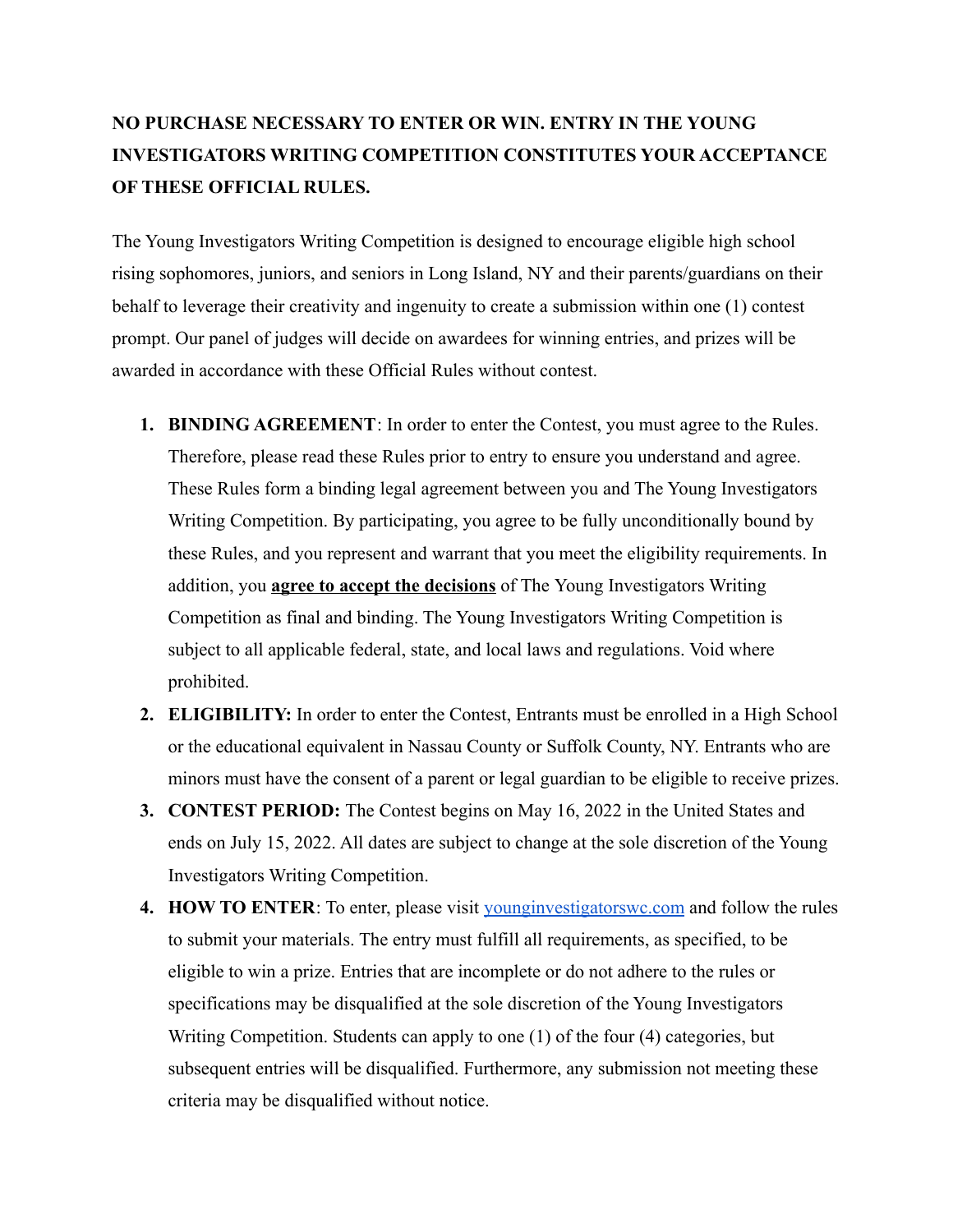## **5. SUBMISSION REQUIREMENTS:**

- a. Submissions must not be derogatory, offensive, threatening, defamatory, disparaging, libellous or contain any content that is inappropriate, indecent, sexual, profane, tortuous, slanderous, discriminatory information in any way, or that promotes hatred or harm against any group or person, or otherwise does not comply with theme and spirit of the Young Investigators Writing Competition.
- b. Submissions must not contain content, material or any element that is unlawful, or otherwise in violation of or contrary to all applicable federal, state, or local laws and regulation including the laws or regulations in any state where the submission was created.
- c. Submissions must not contain any content, material or element that displays any third party advertising, slogan, logo, trademark, representation of characters indicating a sponsorship or endorsement by a third party, commercial entity or that is not within the spirit of the competition, as determined by the Young Investigators Writing Competition, in its sole discretion.
- d. By entering this competition, You represent and warrant that your entry is an original work of authorship, and does not violate any third party's proprietary or intellectual property rights. If your entry infringes upon the intellectual property right of another, You will be disqualified at the sole discretion of the Young Investigators Writing Competition. If the content of your entry is claimed to constitute infringement of any proprietary or intellectual proprietary rights of any third party, You shall, at your sole expense, defend or settle against such claims. You shall indemnify, defend, and hold harmless the Young Investigators Writing Competition and against any suit, proceeding, claims, liability, loss, damage, costs or expense, which the Young Investigators Writing Competition may incur, suffer, or be required to pay arising out of such infringement or suspected infringement of any third party's right.
- **6. JUDGING:** Each submission will be evaluated **blindly;** judges will not be aware of the authorship of any of the pieces. The pieces will be evaluated on the following criteria:
	- 1. Answering the prompt: The writer responds to the prompt, providing insightful discussion on the issue.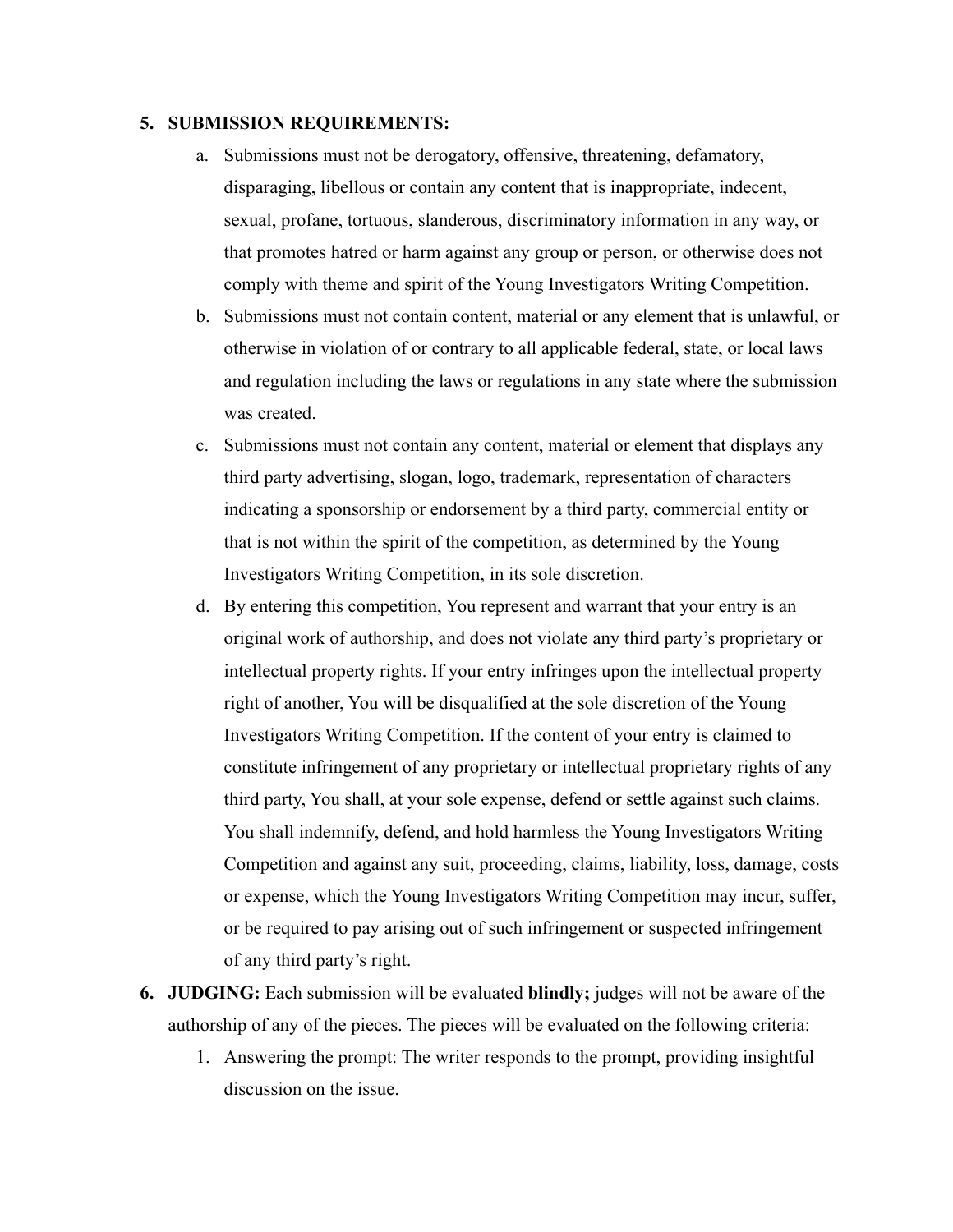- 2. Critical thinking: The writing conveys an understanding of the topic beyond basic knowledge of the prompt. Issues are objectively presented and evaluated to form sound judgements and solutions.
- 3. Evidence-based reasoning: Examples and supporting evidence from reliable sources should be provided for all claims made. Ideas should be developed by the applicant and backed by sources.
- 4. Language geared towards the public: Writing is clear, concise, and understandable at the high school educated level.
- 5. Original writing: The submission is inventive and completely original. Any references to existing works are cited in the SBYIR citation style as outlined on [younginvestigatorswc.com/rules](http://younginvestigatorswc.com/rules)
- 6. Engaging work: The submission is compelling and captures readers' attention. Readers should be interested as they continue through the piece.
- **7. CATEGORIES:** Entries will be grouped and judged by track and by their age groups (Entering Grade 10, 11, or 12). Prompts are as follows:
	- a. Biology: Is Xenotransplantation ethical and how does it work?
	- b. Environmental Science: Should America increase production of and access to biofuels, and to what extent?
	- c. Computer Science: What are the cultural and/or ethical ramifications of art created by AI?
	- d. Space Research: Should resources used for space research be used towards space tourism?
- **8. WINNERS:** After reviewing all of the submissions for each category, the judging panel will rank submissions and assign awards in the following way:
	- a. The top 50% of entries in each track for each grade level will receive an Honorable Mention certificate. This certificate will be emailed to them on the email that they registered with.
	- b. The top 10% of entries in each track and grade will receive a Quarterfinalist certificate. This certificate will be emailed to them on the email that they registered with. Quarterfinalists will also receive recognition on our website.